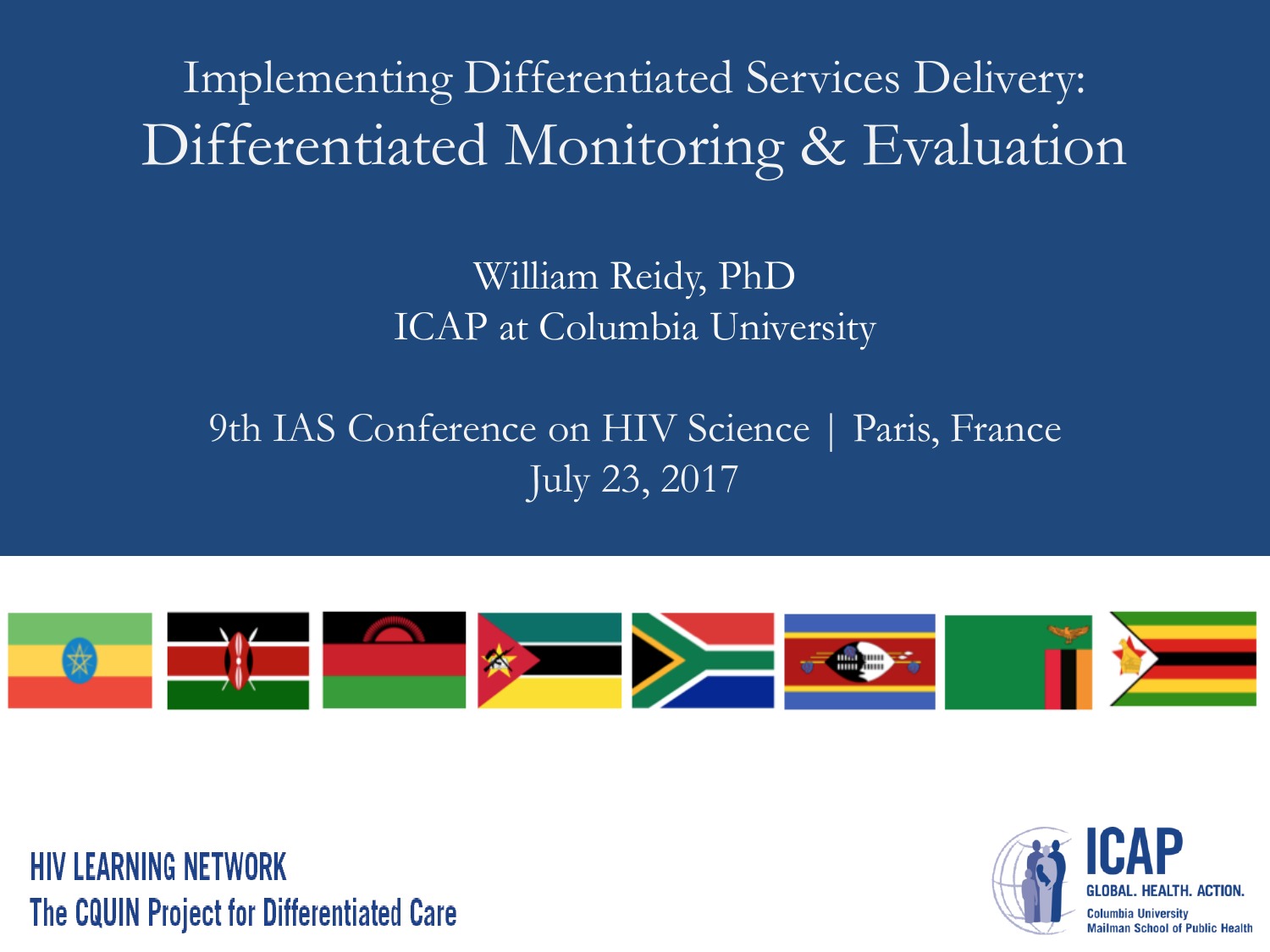# Background/Context

• Countries are rapidly adopting diverse differentiated service delivery models (DSDM)

– eligibility criteria and DSD models vary

- Monitoring and evaluation systems (tools, reporting, databases) are often not tailored to these new models
	- New data elements may be needed
	- Some current data no longer applicable at visits
	- Data may be collected in the community, by patients
	- Flexible DSDM *vs.* standardized M&E

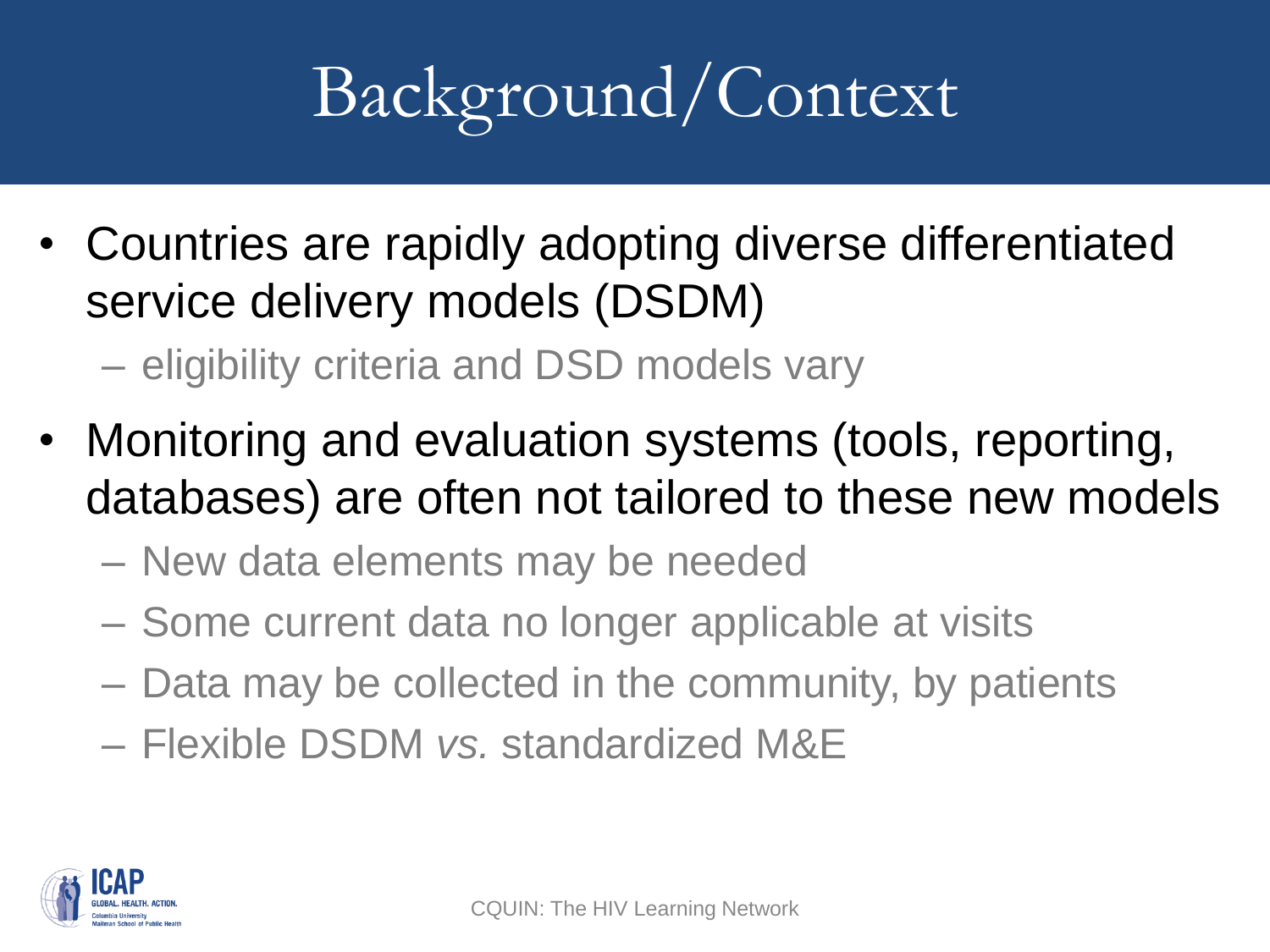## Outline

### The challenges:

- Changes in program design associated with DSDM may cause problems for existing M&E systems
- Existing M&E systems may not capture the information needed to monitor and evaluate DSDM

### The solution: Differentiated M&E?

- Harmonizing and streamlining systems
- Updating patient and program level data
- Performance assessment

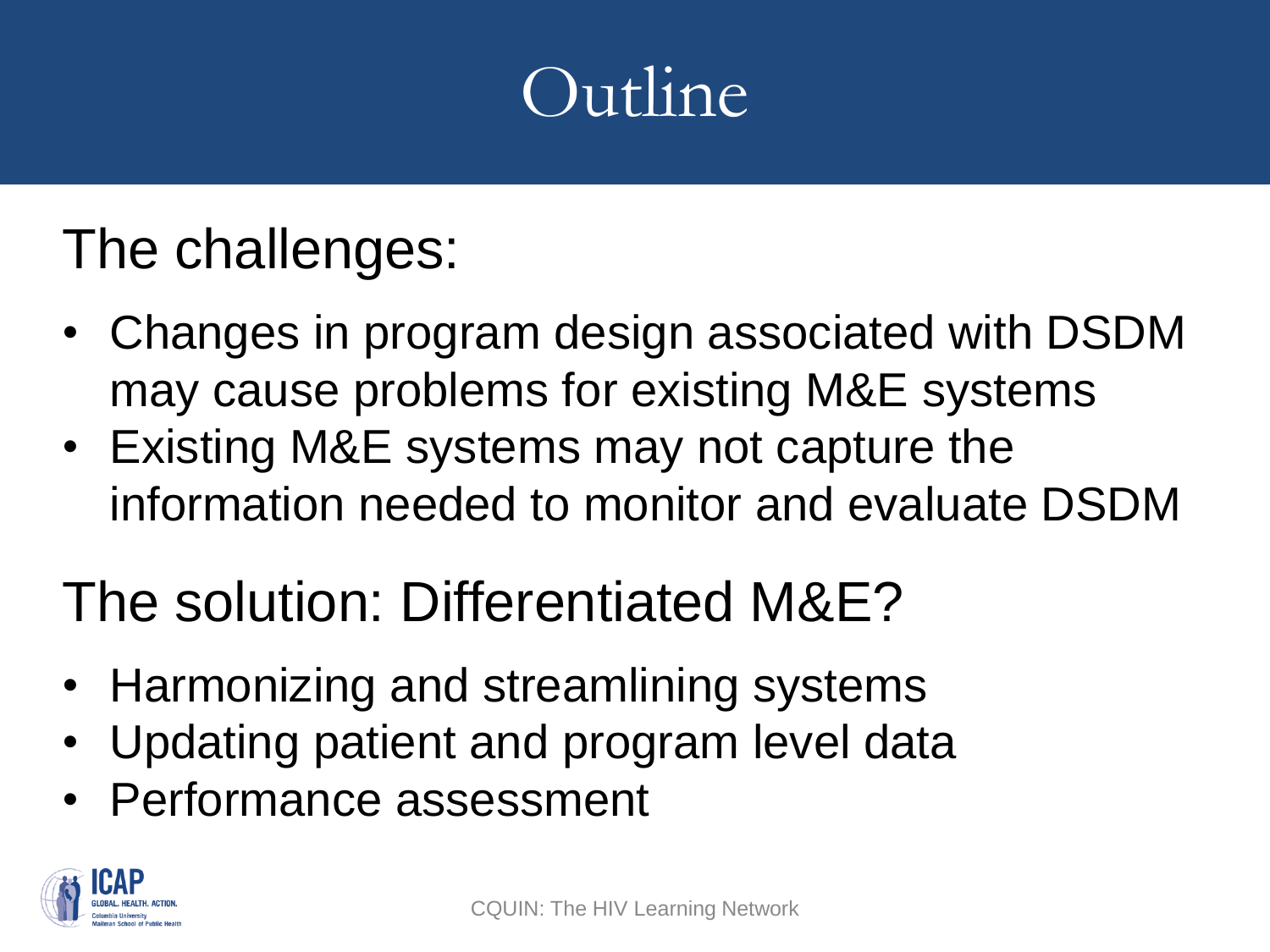# Mismatch between Existing Indicators and Some DSD Models



\* timing of eligibility differs based on model

![](_page_3_Picture_3.jpeg)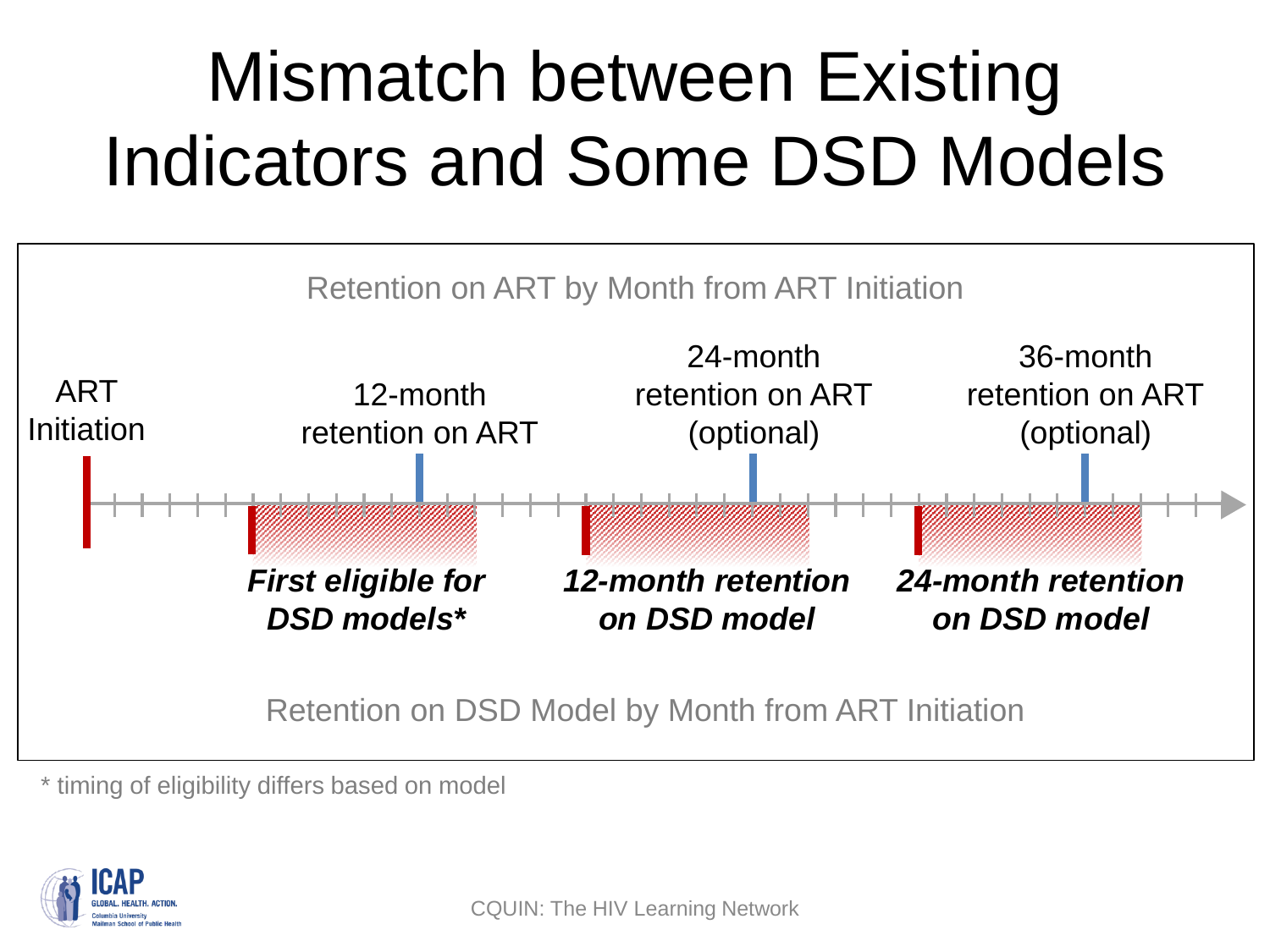## Parallel M&E Systems are Proliferating

![](_page_4_Figure_1.jpeg)

![](_page_4_Figure_2.jpeg)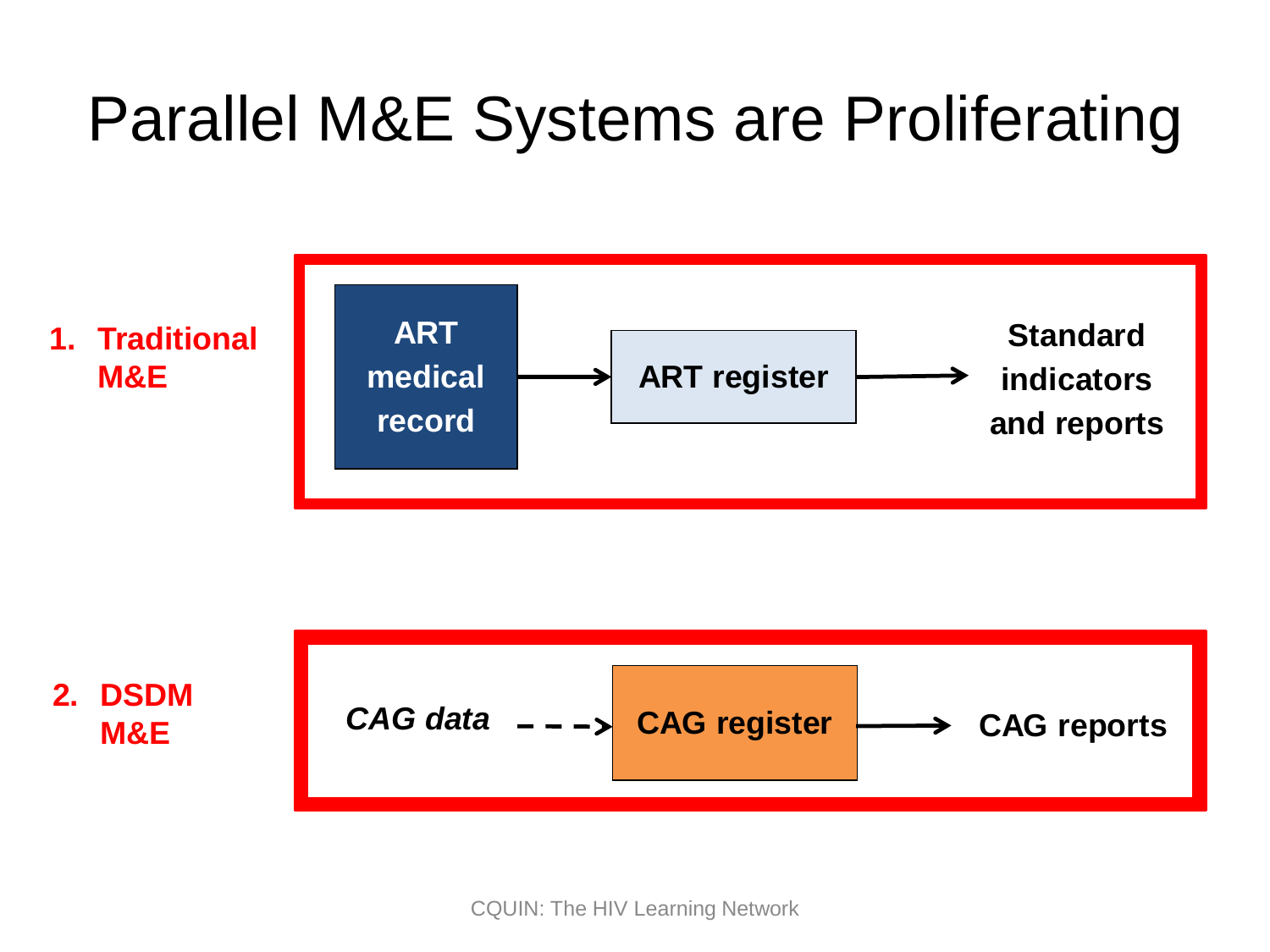## Rationale for integrated M&E

• As ART models diversify and additional patients move to DSD models, ensure information is accessible to HCW

![](_page_5_Picture_2.jpeg)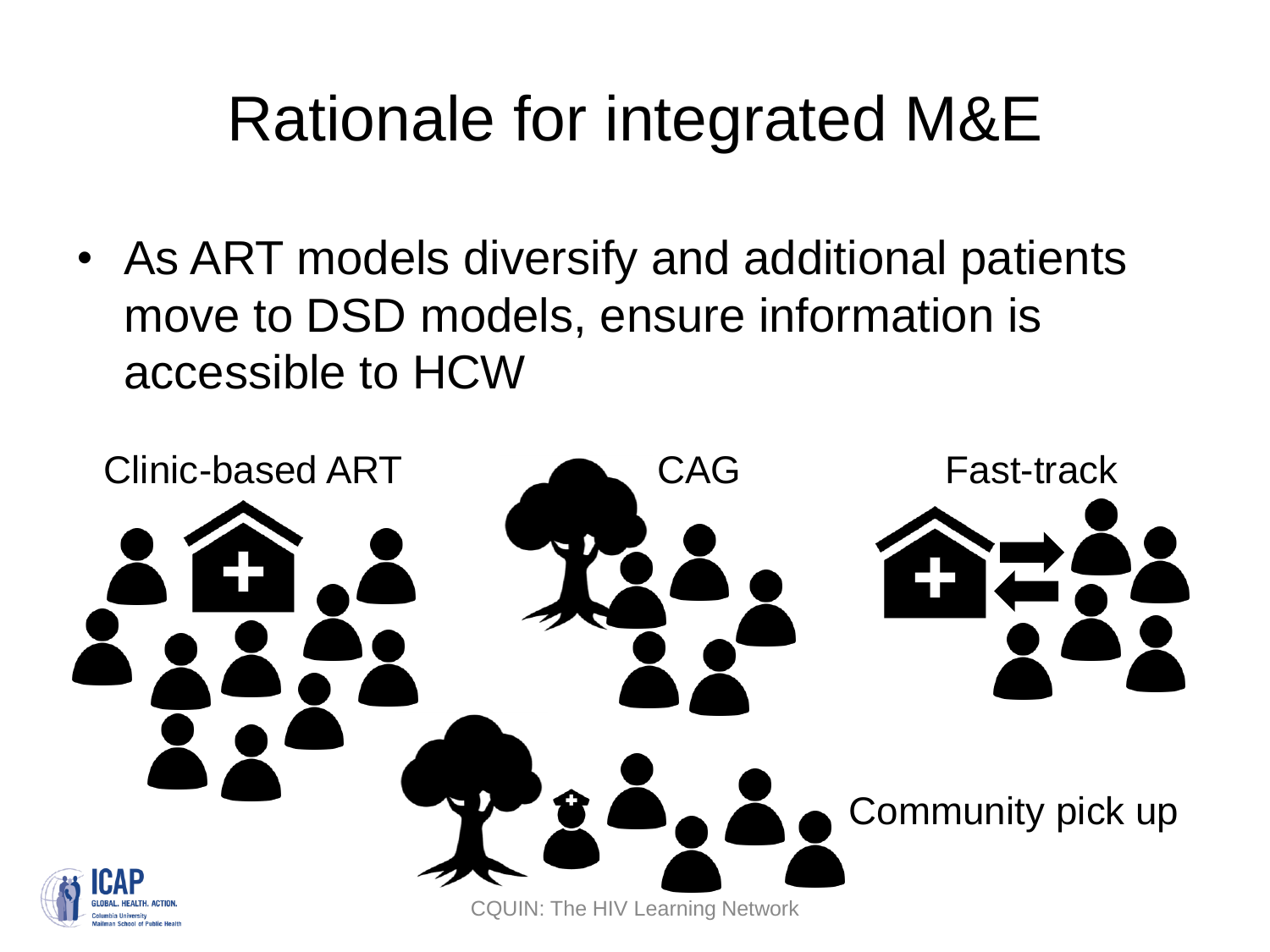### Documentation is Insufficiently Streamlined

#### **Standard ART visit:**

- Weight / height
- WHO stage
- **Pregnancy**
- OIs
- TB status and treatment
- IPT
- **Adherence**
- Side effects
- Lab test & results
- ART refill
- Next appointment date

#### **Fast-track visit:**

- TB screening
- ART refill

#### **CAG "visit":**

- Adherence self-assessment
- TB screening self assessment
- ART refill

![](_page_6_Picture_20.jpeg)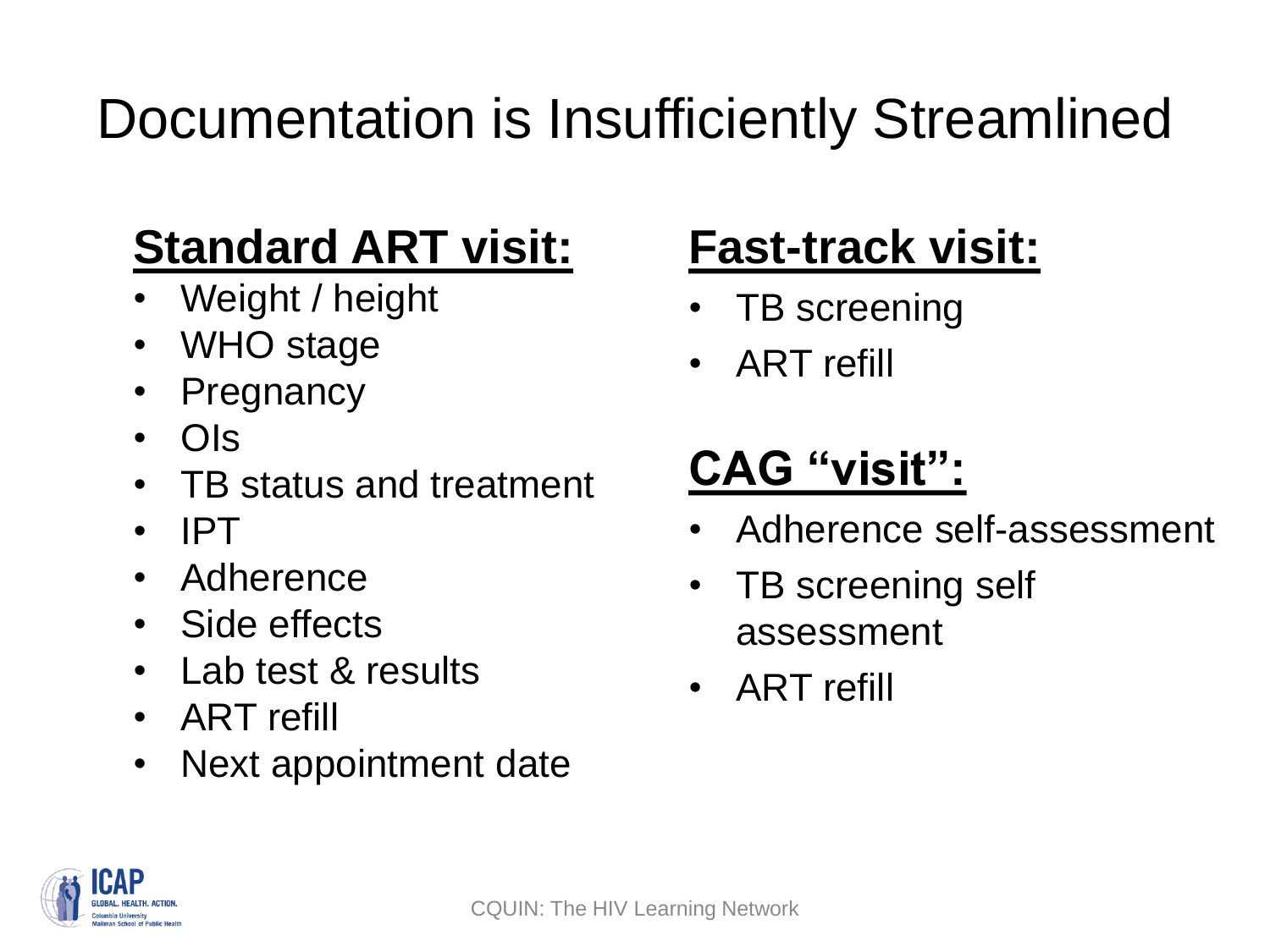## Outline

### The challenges:

- Changes in program design associated with DSDM may cause problems for existing M&E systems
- Existing M&E systems may not capture the information needed to monitor and evaluate DSDM

### The solution: Differentiated M&E?

- Harmonizing and streamlining systems
- Updating patient and rogram level data
- Performance assessment

![](_page_7_Picture_8.jpeg)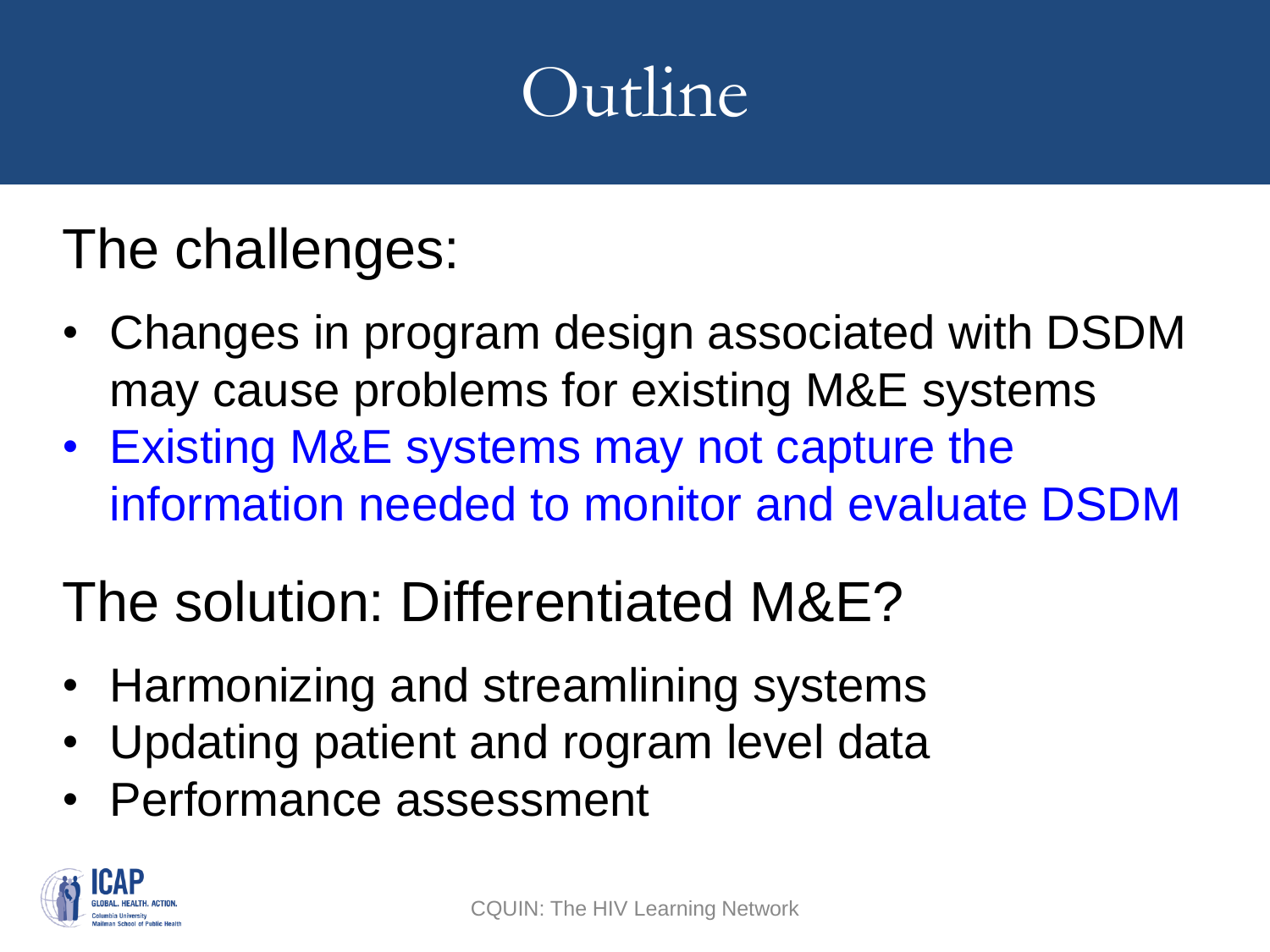# Illustrative DSDM Treatment Indicators

#### **UPTAKE**

percentage of newly eligible patients receiving DSDM

#### **COVERAGE**

percentage of sites offering DSDM

percentage of all eligible patients receiving DSDM

#### **QUALITY & OUTCOMES**

![](_page_8_Picture_8.jpeg)

percentage of patients retained

• percentage maintaining DSDM

percentage receiving VL test

• percentage suppressed

![](_page_8_Picture_13.jpeg)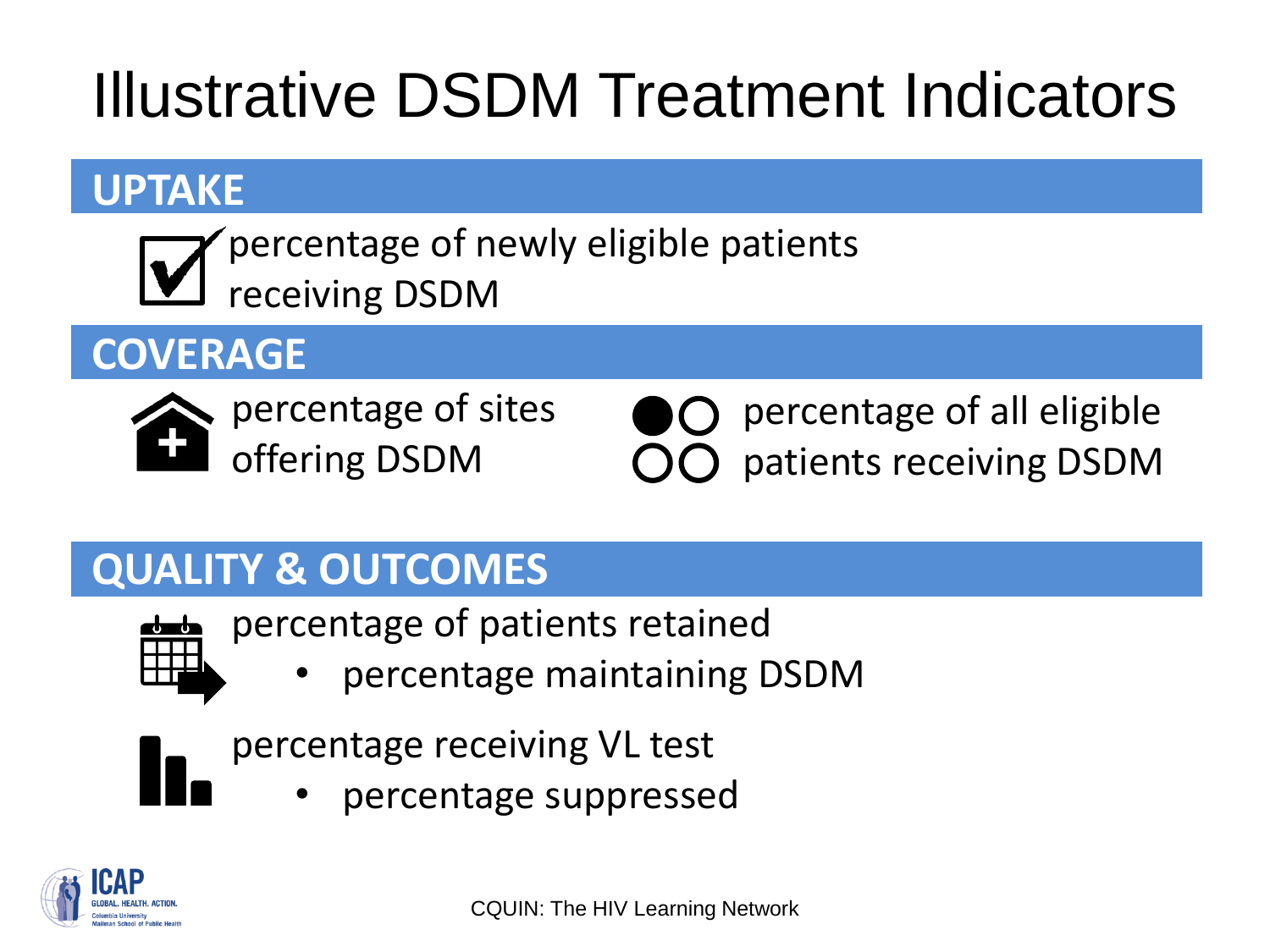## Outline

### The challenges:

- Changes in program design associated with DSDM may cause problems for existing M&E systems
- Existing M&E systems may not capture the information needed to monitor and evaluate DSDM

#### The solution: Differentiated M&E?

- Harmonizing and streamlining systems
- Updating patient and program level data
- Program assessment

![](_page_9_Picture_8.jpeg)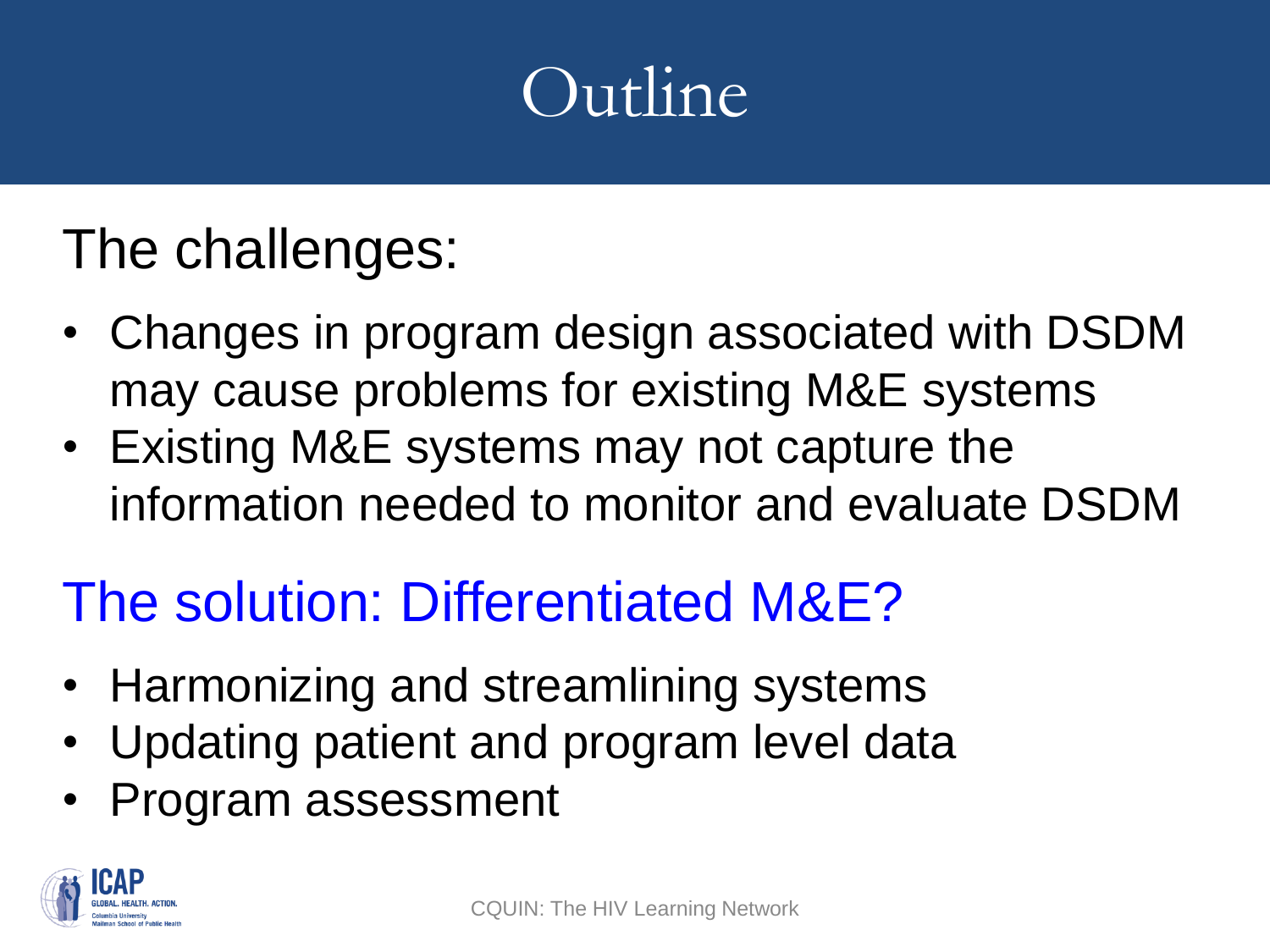## Integrated M&E Systems

Incorporate all information into one record (paper or electronic)

![](_page_10_Figure_2.jpeg)

![](_page_10_Picture_3.jpeg)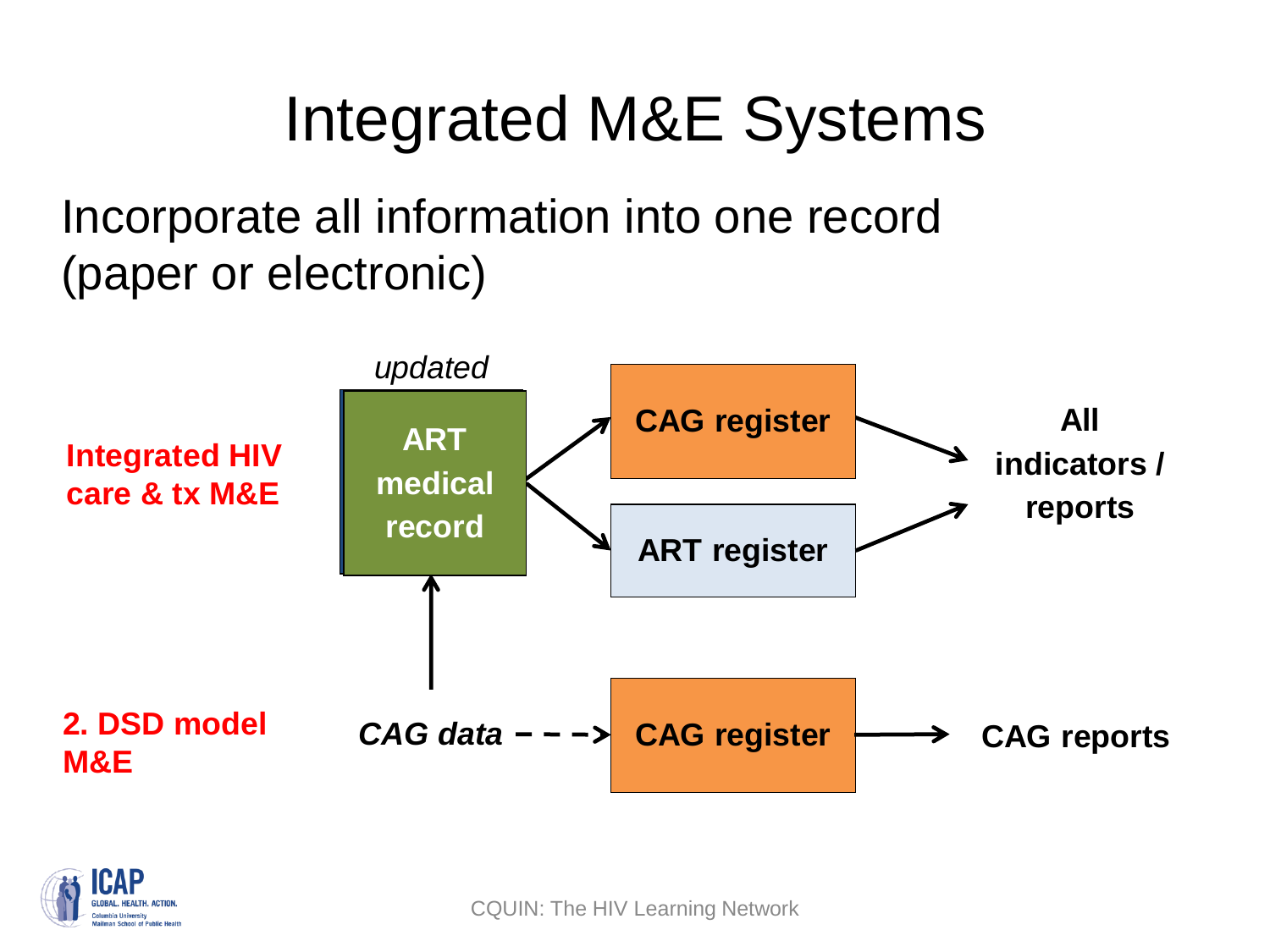## Integrated M&E Systems

Incorporate all information into one record (paper or electronic)

![](_page_11_Figure_2.jpeg)

![](_page_11_Picture_3.jpeg)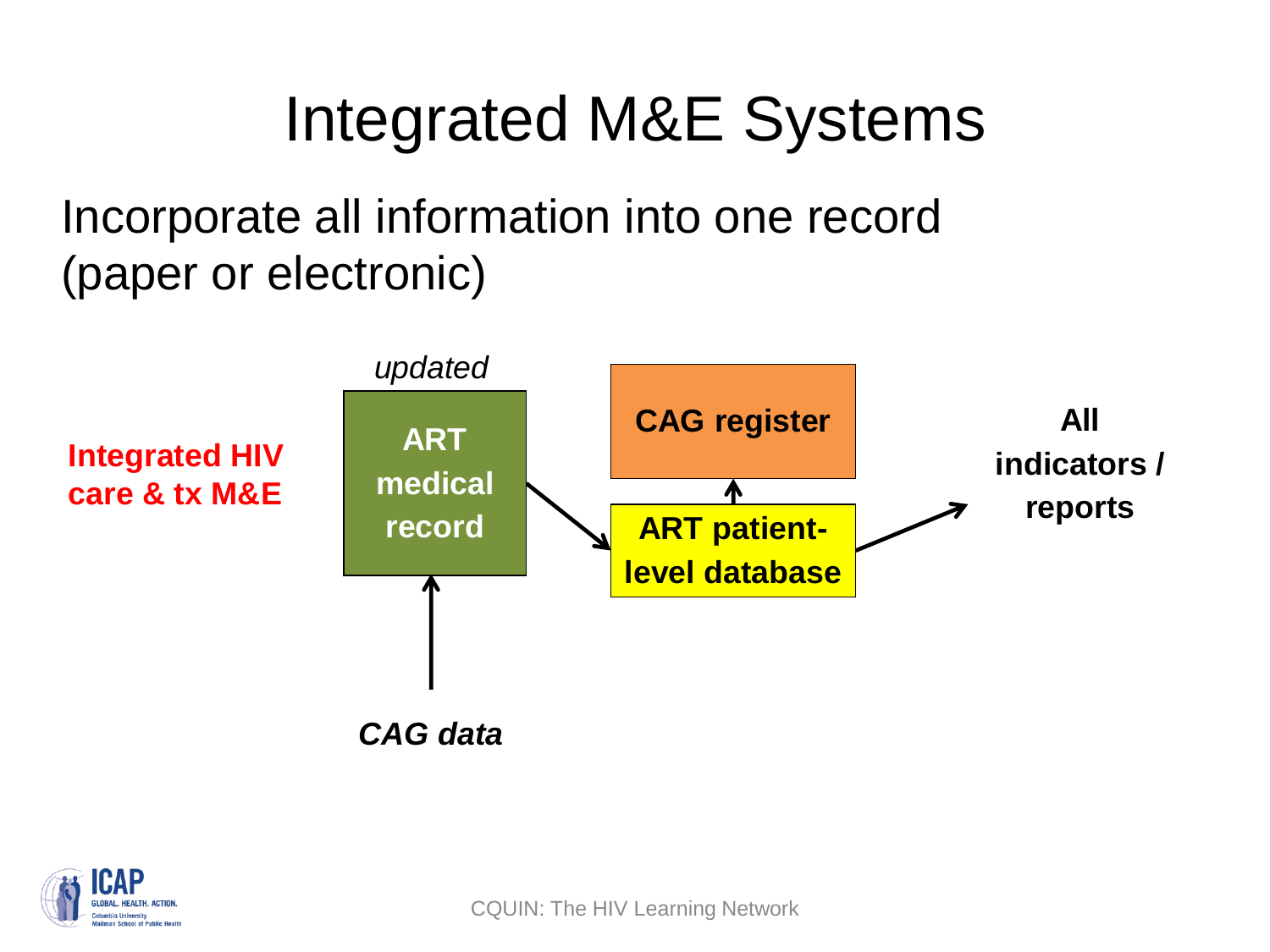## Patient-Level Tools to Document DSD

- 1. Adapted patient ART medical record
- 2. Adapted pharmacy tools and systems
- 3. New tools to document DSD services

![](_page_12_Picture_4.jpeg)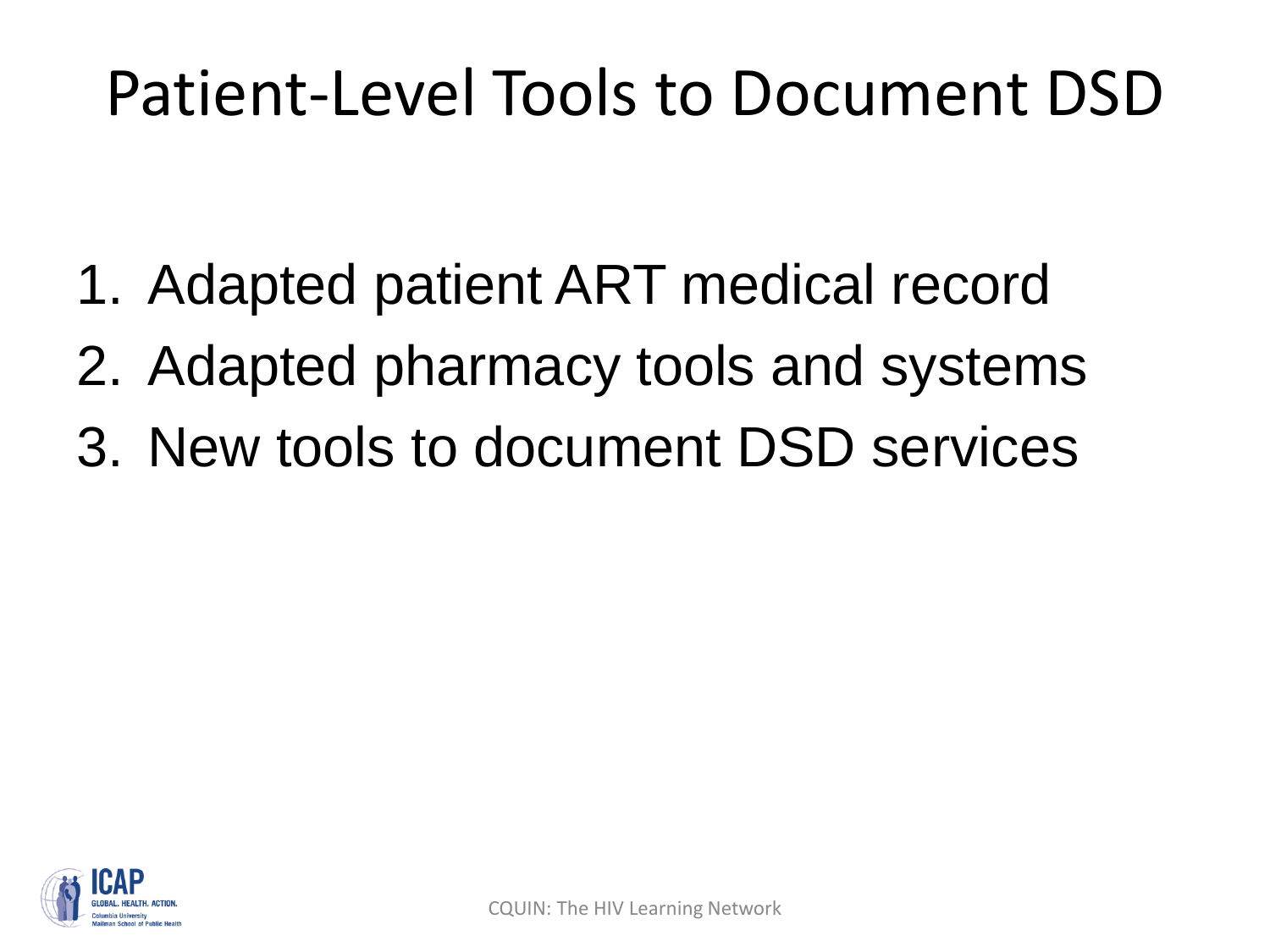# Updating Patient ART Medical Record: Is the patient eligible for specific DSD models?<br>Annex 6: Patient Categorization Checklist after 12 Months in Care

|                                                                               | Stable (Use Codes Below)                                                                                                                                                                                                                                                | Unstable (Tick if appropriate)                                                                                      |          |  |
|-------------------------------------------------------------------------------|-------------------------------------------------------------------------------------------------------------------------------------------------------------------------------------------------------------------------------------------------------------------------|---------------------------------------------------------------------------------------------------------------------|----------|--|
| Date of Visit                                                                 | <b>Stable</b><br>llı A                                                                                                                                                                                                                                                  | Unstable<br>on ART                                                                                                  | Comments |  |
|                                                                               | A patient is considered stable if they meet all<br>of the following criteria:                                                                                                                                                                                           | A patient is considered unstable if they have any of the<br>following:                                              |          |  |
|                                                                               | On their current ART regimen for $\geq 12$<br>٠<br>months                                                                                                                                                                                                               | On their current ART regimen for $<$ 12 months<br>۰<br>Any active OIs (including TB) in the previous 6<br>$\bullet$ |          |  |
|                                                                               | No active OIs (including TB) in the<br>$\bullet$<br>previous 6 months                                                                                                                                                                                                   | months                                                                                                              |          |  |
| Adherent to scheduled clinic visits for<br>$\bullet$<br>the previous 6 months |                                                                                                                                                                                                                                                                         | □Eligible <b>DNot eligible</b>                                                                                      |          |  |
|                                                                               | Most recent VL < 1,000 copies/ml<br>۰<br>Has completed 6 months of IPT<br>۰<br>$BMI \geq 18.5$<br>$\bullet$<br>Age $\geq 20$ years<br>$\bullet$<br>Healthcare team does not have<br>$\bullet$<br>concerns about providing longer<br>follow-up intervals for the patient | □In DSDM □Not in DSDM                                                                                               |          |  |
|                                                                               |                                                                                                                                                                                                                                                                         |                                                                                                                     |          |  |
|                                                                               |                                                                                                                                                                                                                                                                         | <b>DSD Model:</b>                                                                                                   |          |  |
| <b>COLONIA</b>                                                                | Source: Kenya MOH                                                                                                                                                                                                                                                       |                                                                                                                     |          |  |

CQUIN: The HIV Learning Network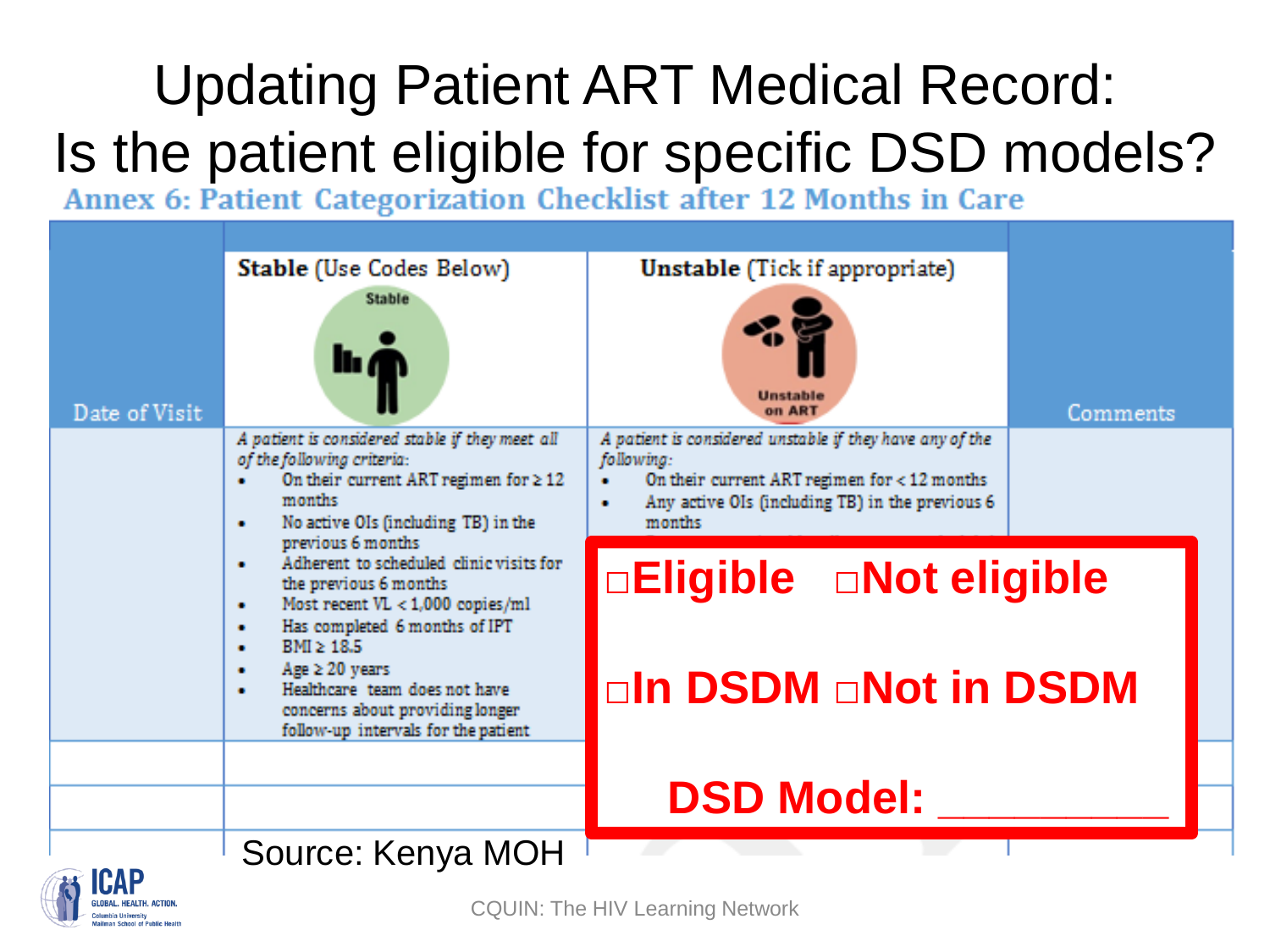# New Tools – Documentation of services in community

![](_page_14_Picture_1.jpeg)

![](_page_14_Picture_2.jpeg)

(Source: Swaziland MOH)

| <b>ART No.:</b><br><b>PARTY OF THE TWO CONTRACTOR</b> | JD No: |
|-------------------------------------------------------|--------|
| Surname:                                              |        |
| $D.O.B$ :                                             |        |

#### **Patient self assessments recorded:**

![](_page_14_Figure_6.jpeg)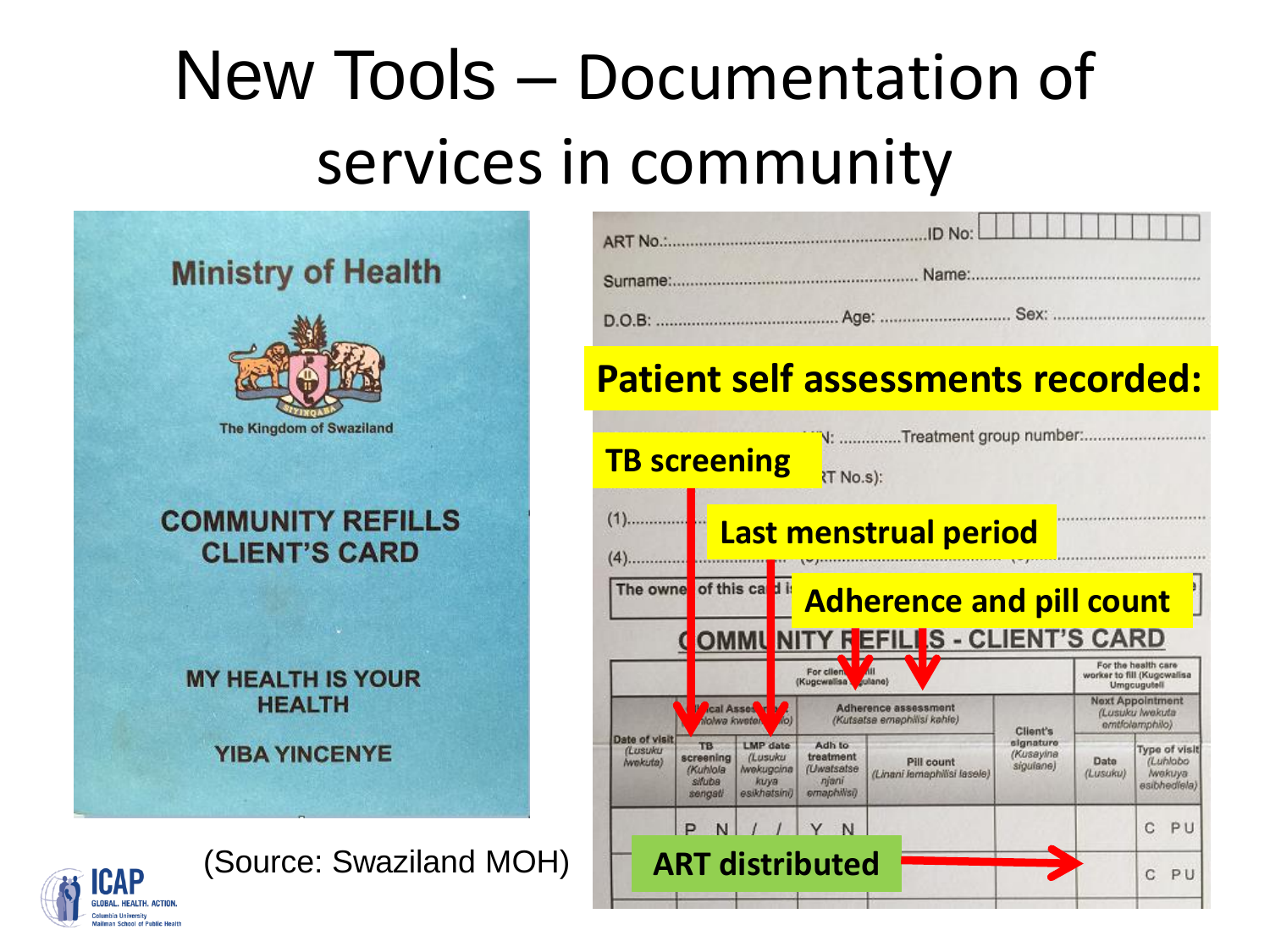## New Tools: Registries of CAG/club patients

#### **Clinic register** of patients in CAGs (Source: MSF)

**Facility name:** 

Focal person name:

**Meeting area:** 

**CAG** number:

Focal person contact number:

| CAG<br>member<br>number | <b>ART</b><br>number | <b>First</b><br>name | <b>Surname</b> | <b>Sex</b> | <b>DOB</b> | <b>Mobile</b><br>number | Date<br><b>ART</b><br>initiation | <b>Date</b><br>joined<br>CAG | <b>Date</b><br>permanently<br>left CAG |
|-------------------------|----------------------|----------------------|----------------|------------|------------|-------------------------|----------------------------------|------------------------------|----------------------------------------|
|                         |                      |                      |                |            | .          |                         | l <i>.</i> l<br>.                | <u>.</u>                     |                                        |
|                         |                      |                      |                |            |            |                         | JI                               | J <i>I</i>                   |                                        |
|                         |                      |                      |                |            | . <i>.</i> |                         | I<br>                            |                              | .                                      |

\*Reason for leaving CAG: 1.TFO 2.Moved to other CAG 3.Permanently returned to Clinic Care 4.LTFU 5.Died 6.Other

![](_page_15_Picture_9.jpeg)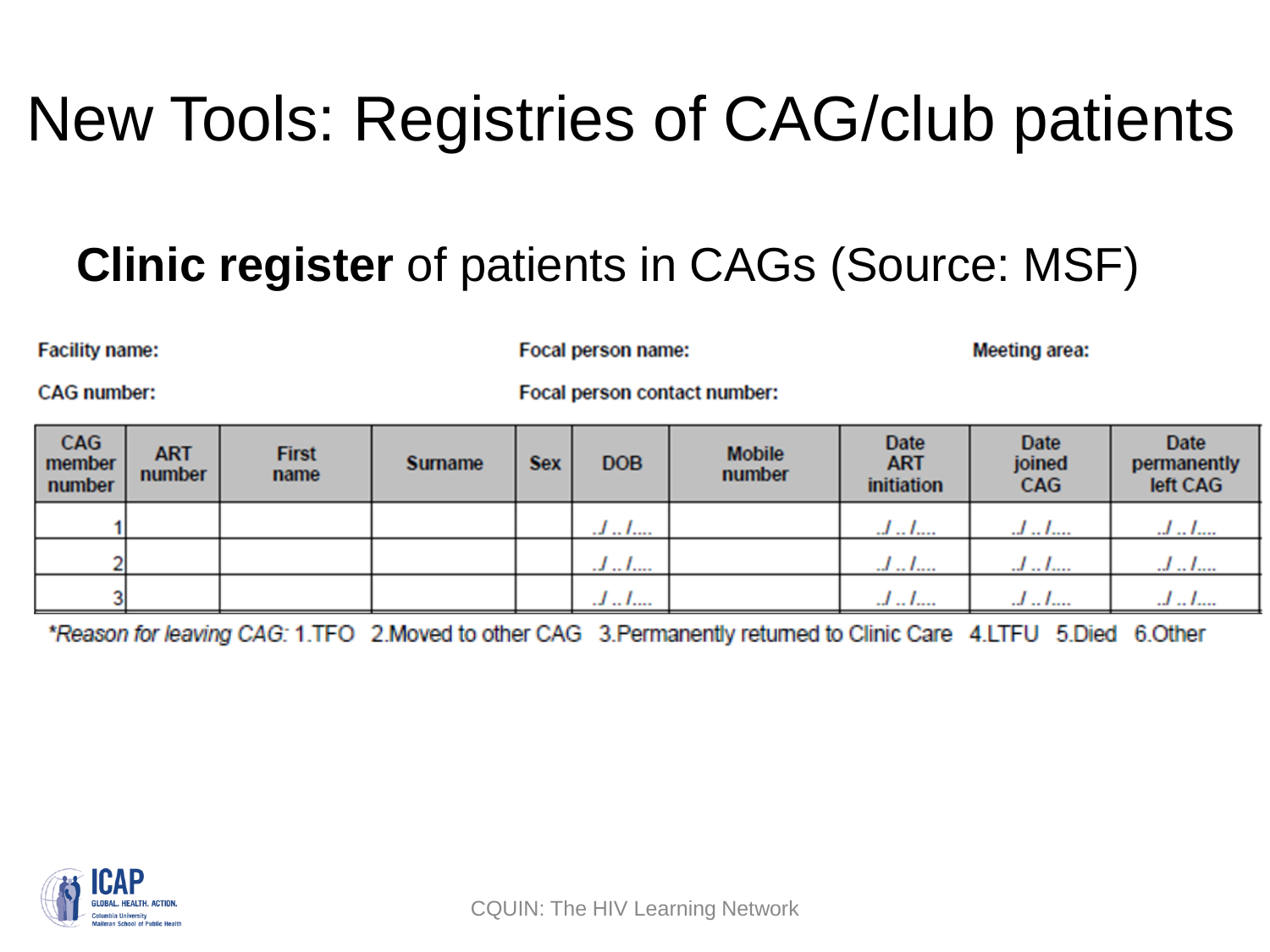## Program-Level Tools to Document DSD

- 1. Identify program-level indicators
- 2. New systems for aggregation

![](_page_16_Picture_3.jpeg)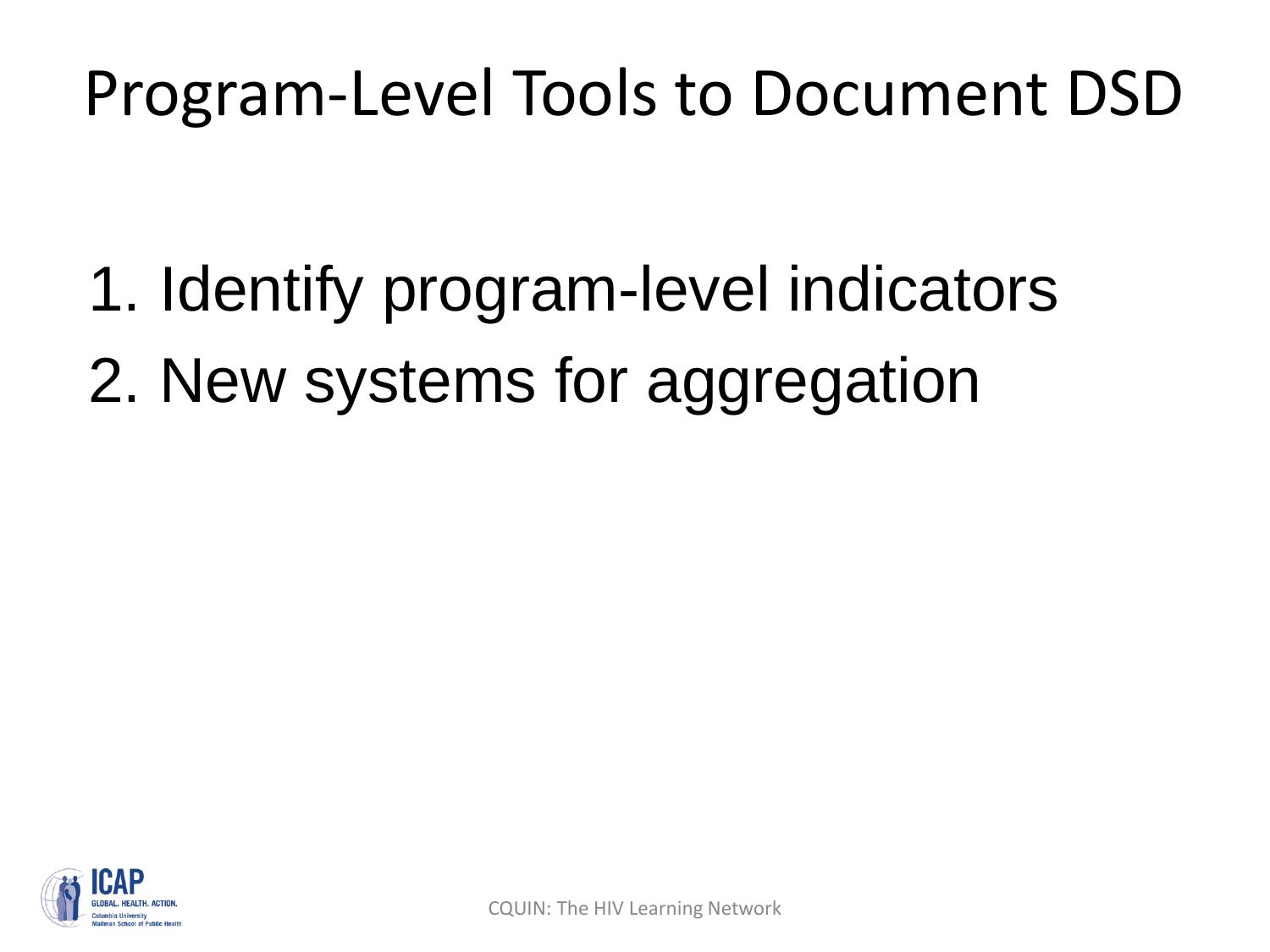#### Illustrative DSD performance indicator cascade Cohort of patients newly-eligible for DSD

![](_page_17_Figure_1.jpeg)

![](_page_17_Picture_2.jpeg)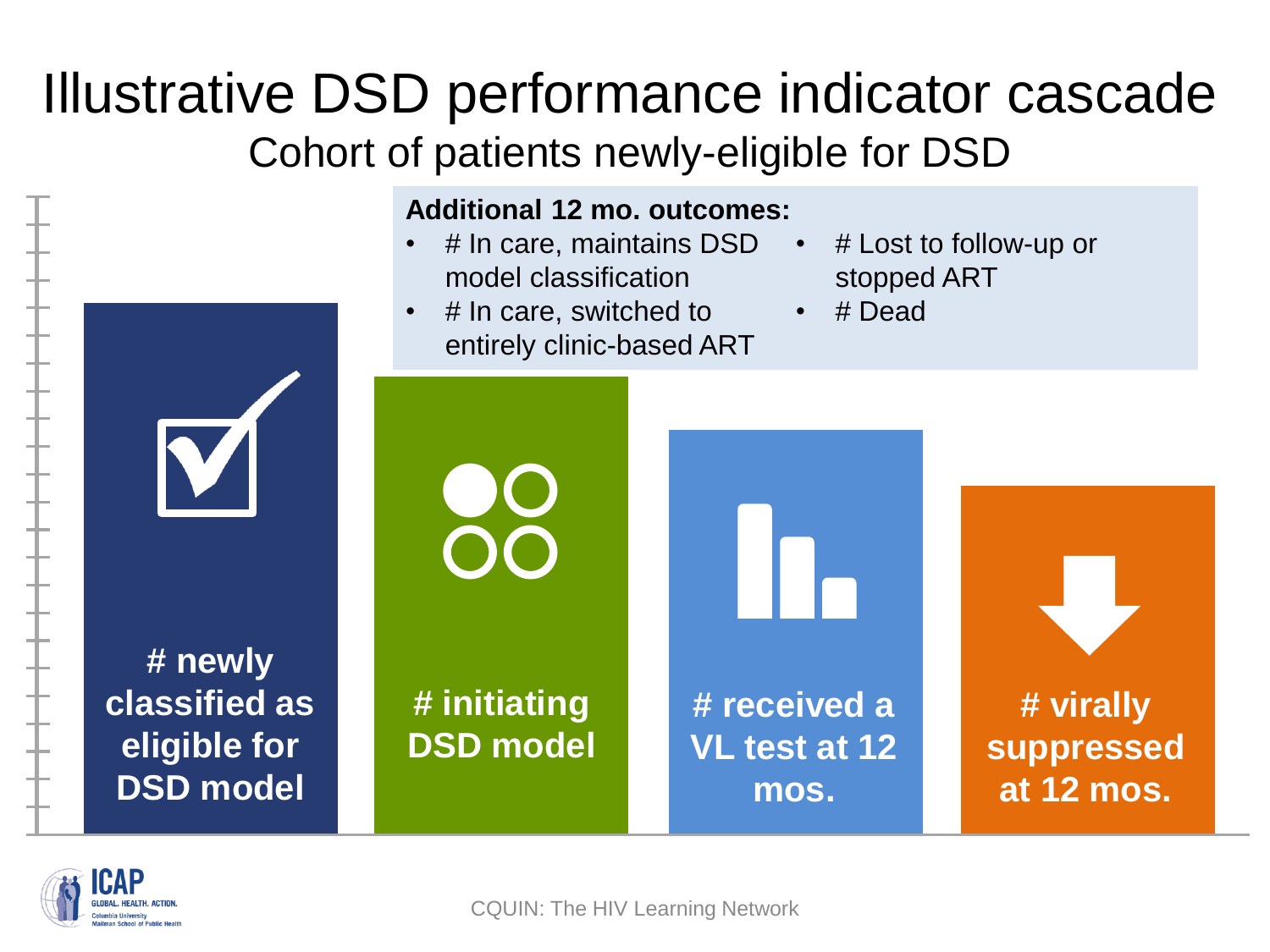### Tools and Systems to Generate Aggregate Reports for DSD

- Standard ART registers cannot calculate DSD indicator cascade
	- Eligibility classification, DSD model, and services not documented
	- Timeframe oriented around ART initiation
- New systems for aggregation of relevant data may be necessary
	- Electronic database systems
	- Paper-based tools: DSD ART registers, facility reports

![](_page_18_Picture_7.jpeg)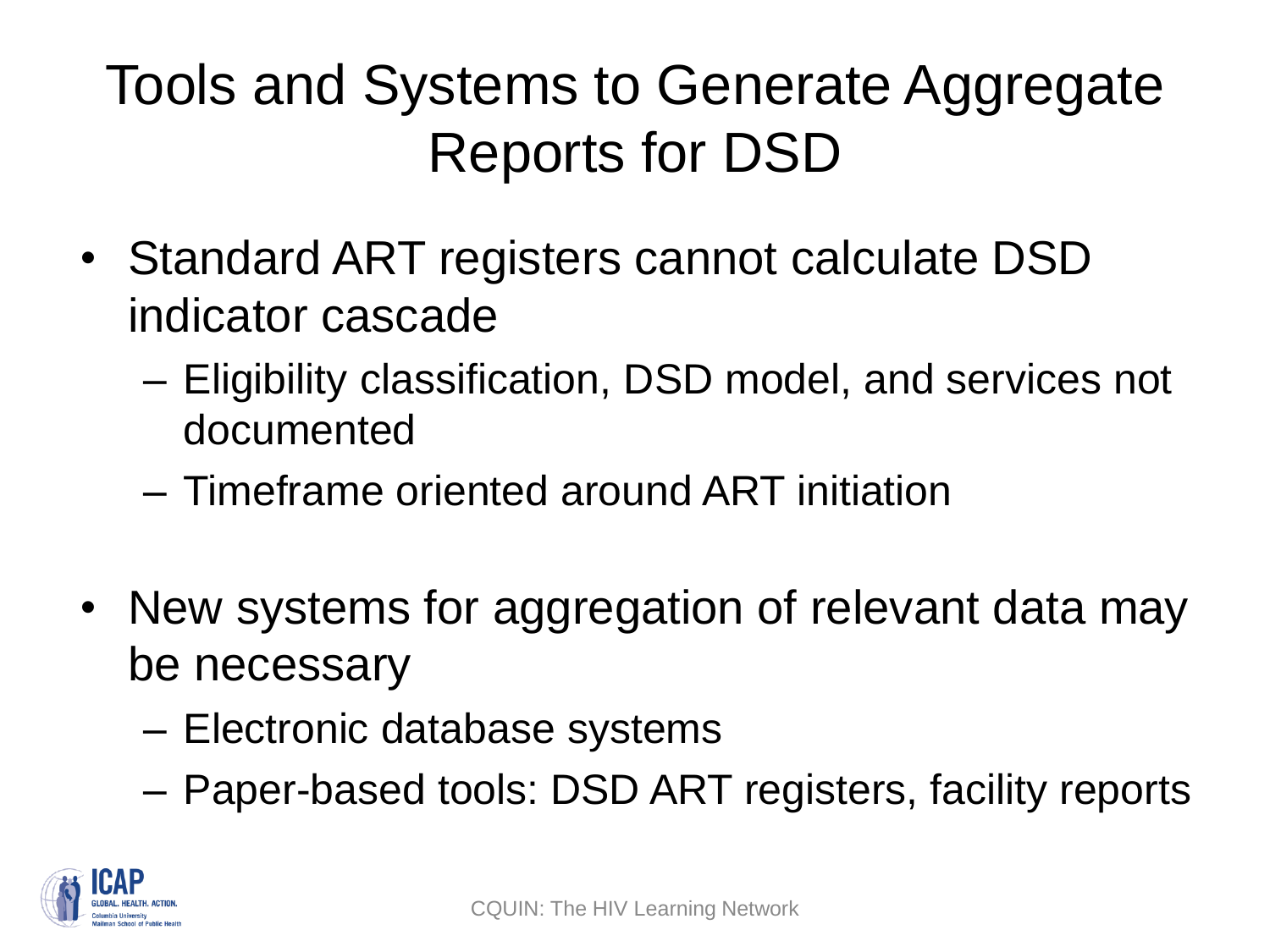# Measuring Performance of DSDM

- Evaluations of impact of DSD model on patient outcomes
	- Plan ahead to ensure necessary routine data will be available
- Periodic assessments of facility adoption of DSD
- Surveys of patient and provider satisfaction
- Provider-patient load and productivity
- Cost-effectiveness

![](_page_19_Picture_7.jpeg)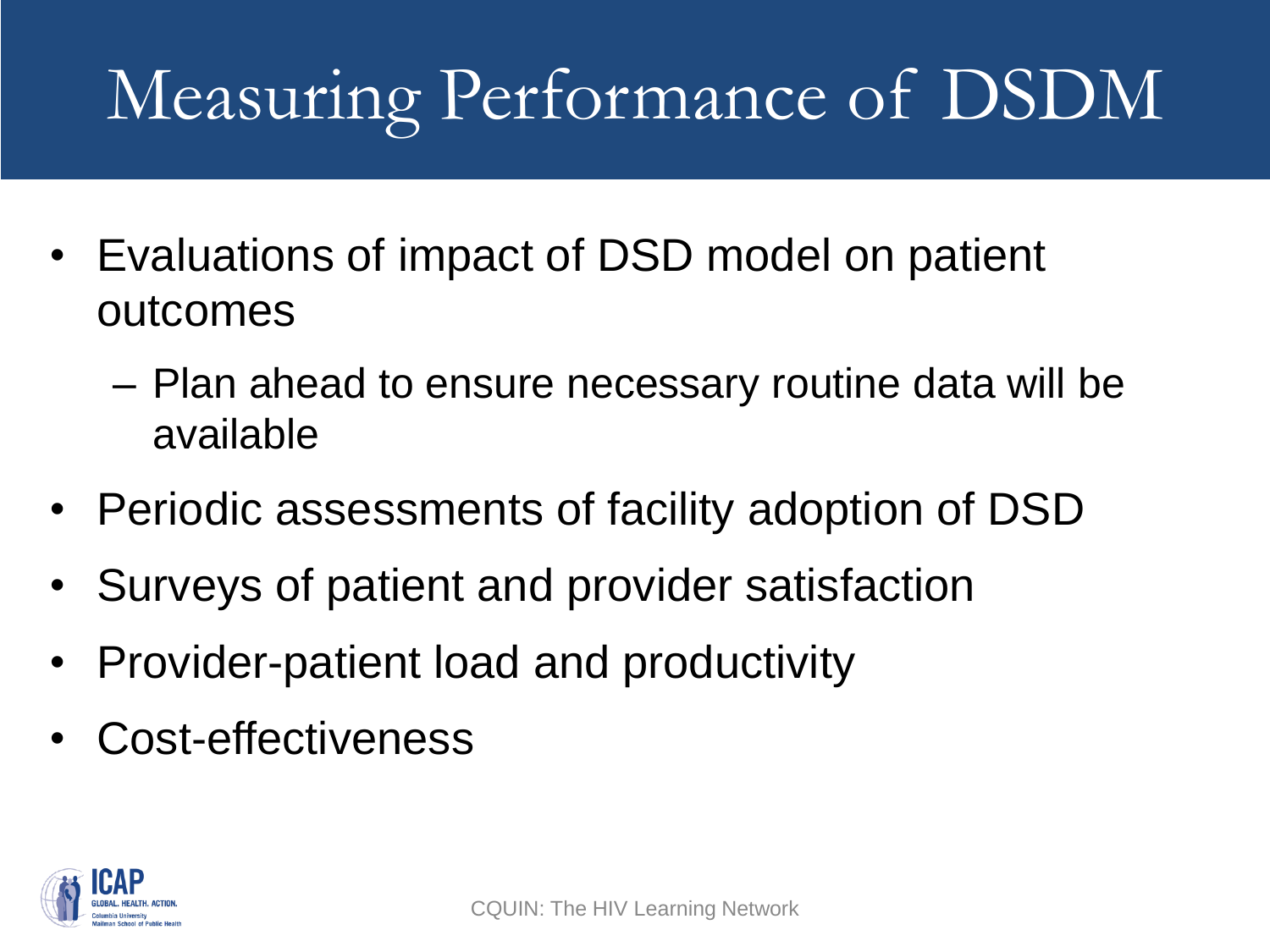## Summary

- DSDM may require changes to M&E systems
	- M&E systems should be tailored to context
	- Patient-level tools and methods for aggregation may need to be adapted
- DSDM may be monitored using a unique cascade of indicators
- The ART medical record is the optimal "home" of all patient-related information
- Plan ahead; measure performance of DSDM using various approaches

![](_page_20_Picture_7.jpeg)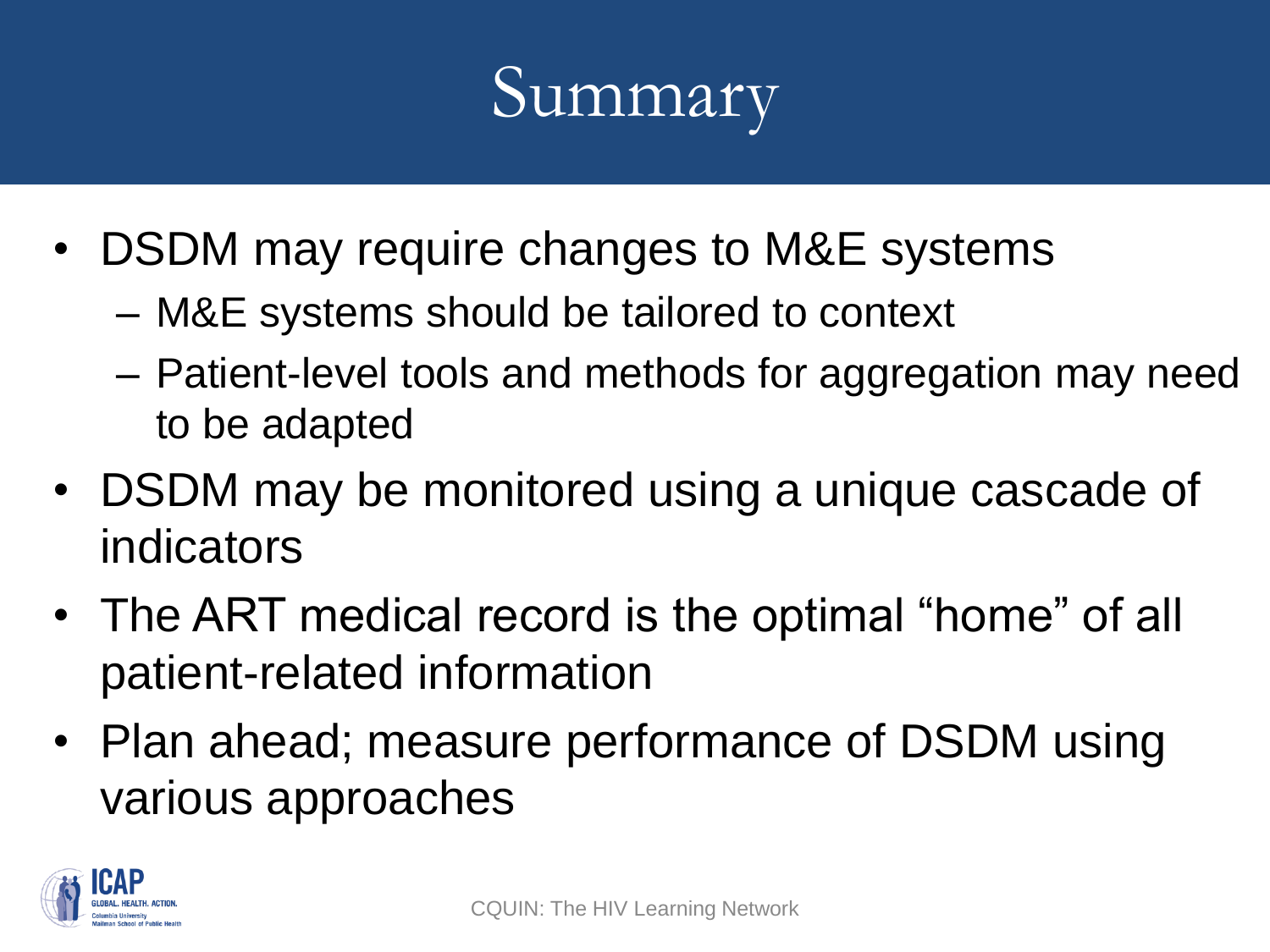## Additional Resources

**ICAP Approach to Differentiated Service Delivery** 

![](_page_21_Picture_2.jpeg)

![](_page_21_Picture_3.jpeg)

Learn more about ICAP's CQUIN learning network for differentiated service delivery at: cquin.icap.columbia.edu

Download the *ICAP Approach to DSD* at: bit.ly/ICAPDSD